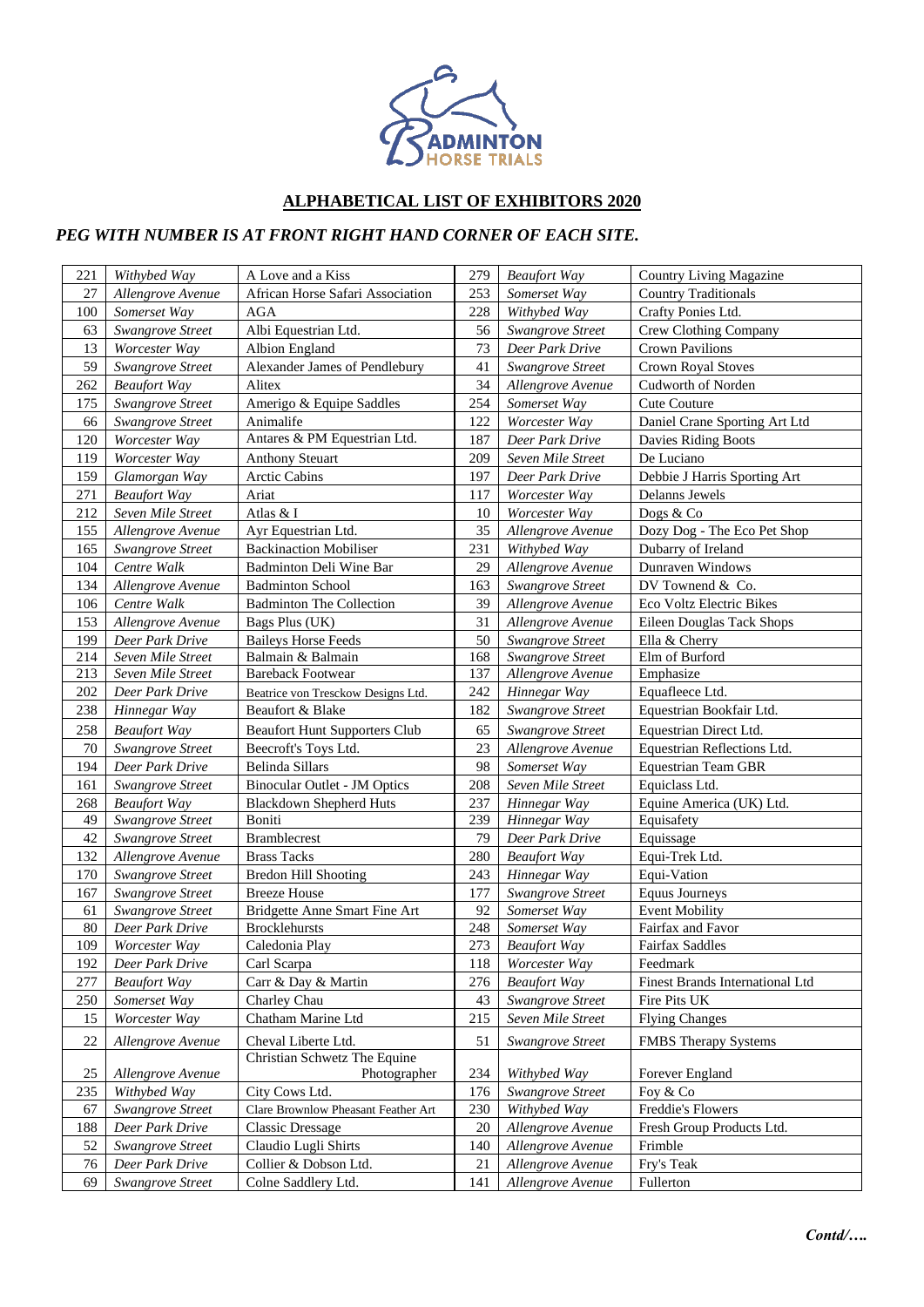## Alphabetical List of Tradestands *(contd)*

| 265 | <b>Beaufort Way</b> | Funkyreaders                             | 72  | Deer Park Drive     | Jump 4 Joy                      |
|-----|---------------------|------------------------------------------|-----|---------------------|---------------------------------|
| 203 | Deer Park Drive     | Gibson Saddlers Ltd.                     | 240 | Hinnegar Way        | Just Chaps Ltd.                 |
| 200 | Deer Park Drive     | Ginny D                                  | 180 | Swangrove Street    | Kate Negus Saddlery Ltd.        |
| 124 | Worcester Way       | Glenalmond Tweed Co. Ltd.                | 249 | Somerset Way        | Katherine Hooker                |
| 256 | <b>Beaufort Way</b> | Goldeneye Video & Photography            | 114 | Worcester Way       | Kep Italia                      |
| 179 | Swangrove Street    | Grays Est. 1922                          | 272 | <b>Beaufort Way</b> | Keyflow (UK) Ltd.               |
| 24  | Allengrove Avenue   | Green Meadow Furniture Ltd.              | 113 | Worcester Way       | Kingsland Equestrian            |
| 139 | Allengrove Avenue   | Griffin Nuumed - Vale Brothers Ltd.      | 102 | Somerset Way        | Knight Frank                    |
| 264 | <b>Beaufort Way</b> | Grovely Wood                             | 142 | Allengrove Avenue   | Koy Clothing                    |
| 38  | Allengrove Avenue   | Guide Dogs                               | 9   | Worcester Way       | La Maison de Provence           |
| 111 | Worcester Way       | Guinea                                   | 223 | Withybed Way        | Lansdown                        |
| 45  | Swangrove Street    | Hancox Equestrian                        | 144 | Allengrove Avenue   | Laura Jayne Fisk                |
| 88  | <b>Beaufort Way</b> | Hannah's Willberry Wonder Pony Charity   | 68  | Swangrove Street    | Lazy Jacks                      |
| 81  | <b>Beaufort Way</b> | <b>Harriet Glen Creations</b>            | 244 | Hinnegar Way        | Libbys Horse Tack & Dog Leads   |
| 46  | Swangrove Street    | Hartpury University and Hartpury College | 87  | <b>Beaufort Way</b> | Life Data Labs Inc              |
| 220 | Withybed Way        | Hats Off Oxford                          | 96  | Somerset Way        | Lifesaver                       |
| 224 | Withybed Way        | Haygain Ltd.                             | 269 | <b>Beaufort Way</b> | Lifesaver                       |
| 95  | Somerset Way        | Heart of England Pavilions Ltd.          | 130 | Allengrove Avenue   | Lister Wilder Ltd.              |
| 53  | Swangrove Street    | Hicks & Brown                            | 210 | Seven Mile Street   | Living Art                      |
| 40  | Swangrove Street    | <b>Highways England</b>                  | 127 | Worcester Way       | Living Home Furnishings         |
| 190 | Deer Park Drive     | Hiho Silver                              | 246 | Somerset Way        | Loake Shoemakers                |
| 126 | Worcester Way       | <b>Holland Cooper Clothing</b>           | 60  | Swangrove Street    | Looprints                       |
| 17  | Worcester Way       | Holmestead Saddlery Ltd.                 | 227 | Withybed Way        | Lou Grey Cashmere               |
| 164 | Swangrove Street    | Honri Hats                               | 252 | Somerset Way        | Lucy Milne Portraits            |
| 152 | Allengrove Avenue   | Hope Valley Saddlery                     | 115 | Worcester Way       | Lydia Kiernan Art               |
| 6   | Worcester Way       | Horse & Hound                            | 189 | Deer Park Drive     | Mad Cowes Clothing Ltd.         |
| 90  | Somerset Way        | Horse Bit Hire                           | 47  | Swangrove Street    | Malvern Garden Buildings        |
| 173 | Swangrove Street    | Horse First                              | 108 | Centre Walk         | Mars Equestrian                 |
| 91  | Somerset Way        | Horse Health                             | 121 | Worcester Way       | Martin & Co. Ltd.               |
| 251 | Somerset Way        | Horse Sport Ireland                      | 84  | <b>Beaufort Way</b> | Martin Collins Enterprises Ltd. |
| 145 | Allengrove Avenue   | HorseHage And Mollichaff                 | 99  | Somerset Way        | Medicine Man Pharmacy           |
| 26  | Allengrove Avenue   | HorseQuest and HorseQuest Advantage      | 94  | Somerset Way        | Midlands Clothing               |
| 110 | Worcester Way       | Horses in Sport                          | 232 | Withybed Way        | Mojo Europe                     |
| 131 | Allengrove Avenue   | Hughes Fresh Fruit Ltd.                  | 7   | Worcester Way       | moloh                           |
| 97  | Somerset Way        | <b>ICE</b> Events                        | 186 | Deer Park Drive     | Monarch Equestrian Ltd.         |
| 278 | <b>Beaufort Way</b> | <b>ICE</b> Events                        | 157 | Allengrove Avenue   | Montana Country Collection      |
| 19  | Allengrove Avenue   | ICE Events (ATM machine)                 | 171 | Swangrove Street    | Moonaz                          |
| 135 | Allengrove Avenue   | Ifor Williams Trailers Ltd.              | 196 | Deer Park Drive     | Morgan Equine                   |
| 58  | Swangrove Street    | In the Saddle                            | 219 | Withybed Way        | <b>NAF</b>                      |
| 123 | Worcester Way       | <b>Inverawe Smokehouses</b>              | 89  | Somerset Way        | Neue Schule                     |
| 12  | Worcester Way       | Isaacs of Ledbury                        | 260 | <b>Beaufort Way</b> | NFU Mutual                      |
| 33  | Allengrove Avenue   | Isfahan Carpet Palace Ltd.               | 83  | <b>Beaufort Way</b> | <b>O'Neill Classics</b>         |
| 28  | Allengrove Avenue   | Jab-A-Roo Hats                           | 37  | Allengrove Avenue   | Ornate Garden                   |
| 136 | Allengrove Avenue   | Jack Straws Baskets                      | 116 | Worcester Way       | Oscar Pet Foods Ltd.            |
| 128 | Worcester Way       | Jim Lawrence Lighting & Home             | 32  | Allengrove Avenue   | Pepe Garden Furniture           |
| 198 | Deer Park Drive     | John Gillman & Sons (Elec) Ltd.          | 18  | Worcester Way       | Peter Stunt                     |
| 8   | Worcester Way       | John Whitaker Int. Ltd.                  | 236 | Hinnegar Way        | Point Two Air Vests             |
| 30  | Allengrove Avenue   | Jon William Stables                      | 183 | Swangrove Street    | Pointings Saddlery              |
| 216 | Seven Mile Street   | Joshua Jones                             | 3   | Worcester Way       | Polo Neck Designs               |
| 14  | Worcester Way       | Joules                                   | 54  | Swangrove Street    | PolyPads and New Equine Wear    |
|     |                     |                                          |     |                     |                                 |